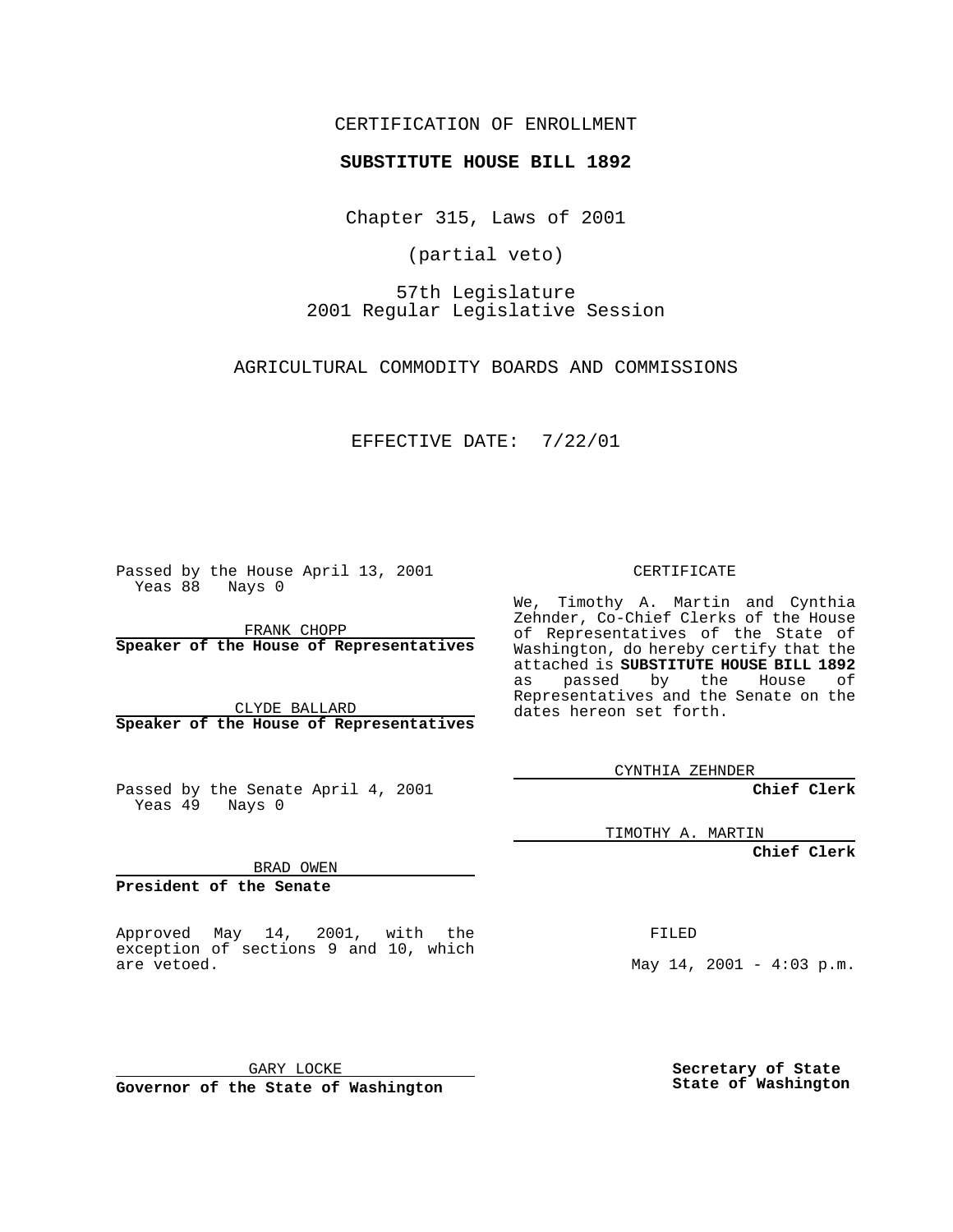## **SUBSTITUTE HOUSE BILL 1892** \_\_\_\_\_\_\_\_\_\_\_\_\_\_\_\_\_\_\_\_\_\_\_\_\_\_\_\_\_\_\_\_\_\_\_\_\_\_\_\_\_\_\_\_\_\_\_

\_\_\_\_\_\_\_\_\_\_\_\_\_\_\_\_\_\_\_\_\_\_\_\_\_\_\_\_\_\_\_\_\_\_\_\_\_\_\_\_\_\_\_\_\_\_\_

AS AMENDED BY THE SENATE

Passed Legislature - 2001 Regular Session

## **State of Washington 57th Legislature 2001 Regular Session**

**By** House Committee on Agriculture & Ecology (originally sponsored by Representatives Linville and G. Chandler)

Read first time . Referred to Committee on .

1 AN ACT Relating to agricultural commodity boards and commissions; amending RCW 15.66.030, 15.66.110, 15.66.140, 15.65.040, 15.65.230, 15.65.280, and 43.03.230; adding new sections to chapter 15.65 RCW; and adding new sections to chapter 15.66 RCW.

5 BE IT ENACTED BY THE LEGISLATURE OF THE STATE OF WASHINGTON:

6 **Sec. 1.** RCW 15.66.030 and 1961 c 11 s 15.66.030 are each amended 7 to read as follows:

8 Marketing orders may be made for any one or more of the following 9 purposes:

 (1) To establish plans and conduct programs for advertising and sales promotion, to maintain present markets or to create new or larger markets for any agricultural commodity grown in the state of Washington;

14 (2) To provide for carrying on research studies to find more 15 efficient methods of production, processing, handling and marketing of 16 any agricultural commodity;

17 (3) To provide for improving standards and grades by defining, 18 establishing and providing labeling requirements with respect to the 19 same;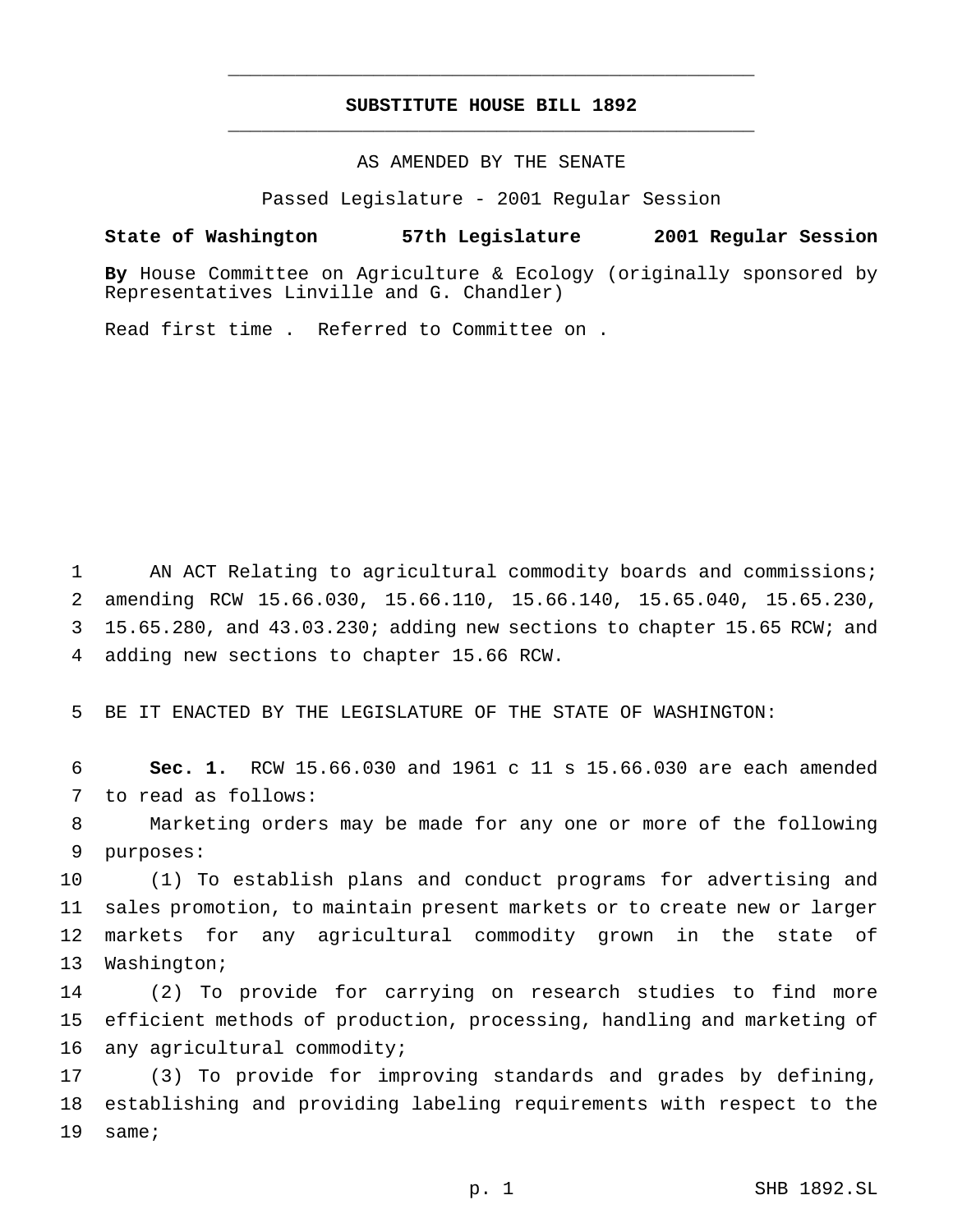(4) To investigate and take necessary action to prevent unfair 2 trade practices;

 (5) To provide information or communicate on matters pertaining to the production, processing, marketing, or uses of an agricultural commodity produced in Washington state to any elected official or officer or employee of any agency;

 (6) To provide marketing information and services for producers of 8 an agricultural commodity;

 (7) To provide information and services for meeting resource 10 conservation objectives of producers of an agricultural commodity;

 (8) To engage in cooperative efforts in the domestic or foreign 12 marketing of food products of an agricultural commodity; and

(9) To provide for commodity-related education and training.

 **Sec. 2.** RCW 15.66.110 and 1961 c 11 s 15.66.110 are each amended to read as follows:

 Every marketing order shall establish a commodity commission composed of not less than five nor more than thirteen members. In addition, the director shall be an ex officio member of each commodity commission. Commission members shall be citizens and residents of this 20 state if required by the marketing order, and over the age of ((twenty-21 five years)) eighteen. The term of office of commission members shall be three years with the terms rotating so than one-third of the terms will commence as nearly as practicable each year. However, the first commission shall be selected, one-third for a term of one year, one- third for a term of two years, and one-third for a term of three years, 26 as nearly as practicable. No less than two-thirds of the commission members shall be elected by the affected producers and such elected 28 members shall all be affected producers. The remaining ((one-third)) members shall be appointed by the commission and shall be either affected producers, others active in matters relating to the affected commodity or persons not so related.

 **Sec. 3.** RCW 15.66.140 and 1985 c 261 s 20 are each amended to read as follows:

 Every marketing commission shall have such powers and duties in accordance with provisions of this chapter as may be provided in the marketing order and shall have the following powers and duties: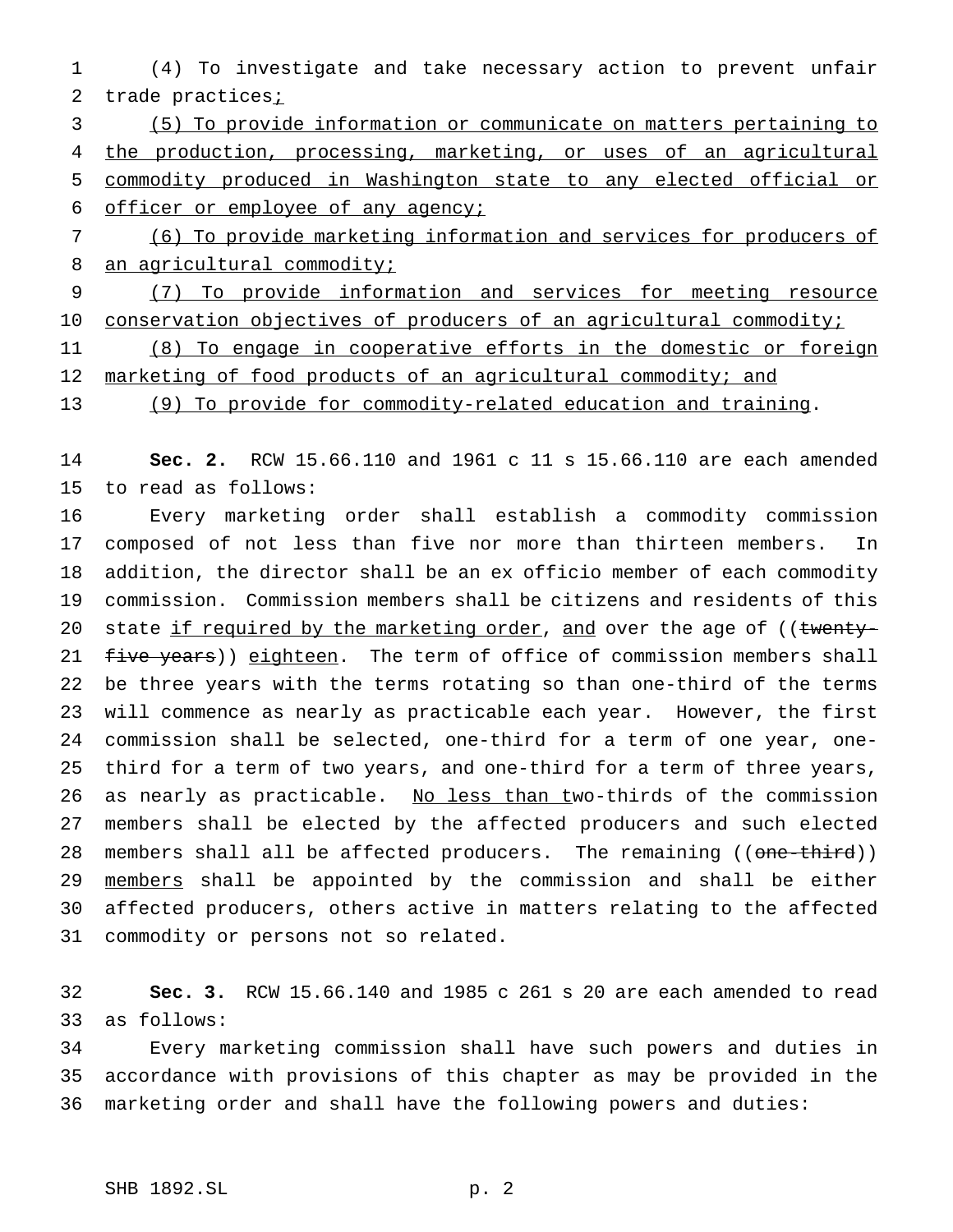(1) To elect a chairman and such other officers as determined advisable;

 (2) To adopt, rescind and amend rules and regulations reasonably necessary for the administration and operation of the commission and the enforcement of its duties under the marketing order;

 (3) To administer, enforce, direct and control the provisions of the marketing order and of this chapter relating thereto;

 (4) To employ and discharge at its discretion such administrators and additional personnel, attorneys, advertising and research agencies and other persons and firms that it may deem appropriate and pay compensation to the same;

12 (5) To acquire personal property and purchase or lease office space 13 and other necessary real property and transfer and convey the same;

 (6) To institute and maintain in its own name any and all legal actions, including actions by injunction, mandatory injunction or civil recovery, or proceedings before administrative tribunals or other governmental authorities necessary to carry out the provisions of this 18 chapter and of the marketing order;

 (7) To keep accurate records of all its receipts and disbursements, which records shall be open to inspection and audit by the state auditor or private auditor designated by the state auditor at least 22 every five years;

(8) Borrow money and incur indebtedness;

(9) Make necessary disbursements for routine operating expenses;

 (10) To expend funds for commodity-related education, training, and leadership programs as each commission deems expedient;

27 (11) To work cooperatively with other local, state, and federal agencies; universities; and national organizations for the purposes 29 provided in the commission's marketing order;

 (12) To enter into contracts or interagency agreements with any 31 private or public agency, whether federal, state, or local, to carry 32 out the purposes provided in the commission's marketing order. 33 Personal service contracts must comply with chapter 39.29 RCW;

 (13) To accept and expend or retain any gifts, bequests, 35 contributions, or grants from private persons or private and public agencies to carry out the purposes provided in the commission's 37 marketing order;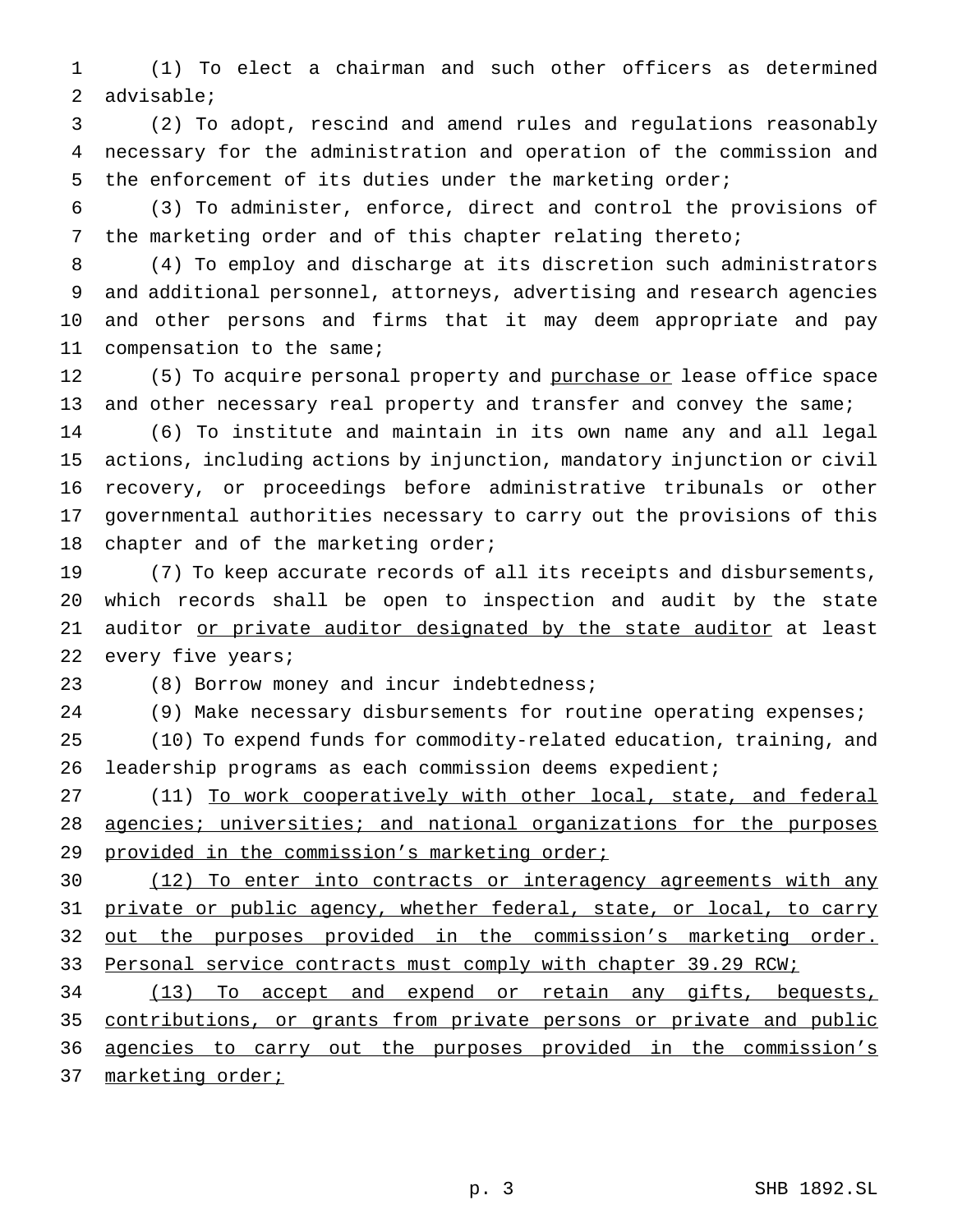(14) To enter into contracts or agreements for research in the production, processing, marketing, use, or distribution of an affected 3 commodity; (15) To retain in emergent situations the services of private legal counsel to conduct legal actions on behalf of a commission. The retention of a private attorney is subject to review by the office of 7 the attorney general; (16) To engage in appropriate fund-raising activities for the purpose of supporting activities of the commission authorized by the 10 marketing order; (17) To participate in international, federal, state, and local 12 hearings, meetings, and other proceedings relating to the production, manufacture, regulation, distribution, sale, or use of affected commodities including activities authorized under RCW 42.17.190, 15 including the reporting of those activities to the public disclosure 16 commission; and 17 (18) Such other powers and duties that are necessary to carry out the purposes of this chapter. **Sec. 4.** RCW 15.65.040 and 1961 c 256 s 4 are each amended to read as follows: It is hereby declared to be the policy of this chapter: (1) To aid agricultural producers in preventing economic waste in the marketing of their agricultural commodities and in developing more efficient methods of marketing agricultural products. (2) To enable agricultural producers of this state, with the aid of the state: (a) To develop, and engage in research for developing, better and more efficient production, marketing, and utilization of agricultural products; 30 (b) To establish orderly marketing of agricultural commodities; (c) To provide for uniform grading and proper preparation of agricultural commodities for market; (d) To provide methods and means (including, but not limited to, public relations and promotion) for the maintenance of present markets and for the development of new or larger markets, both domestic and foreign, for agricultural commodities produced within this state and 37 for the prevention, modification, or elimination of trade barriers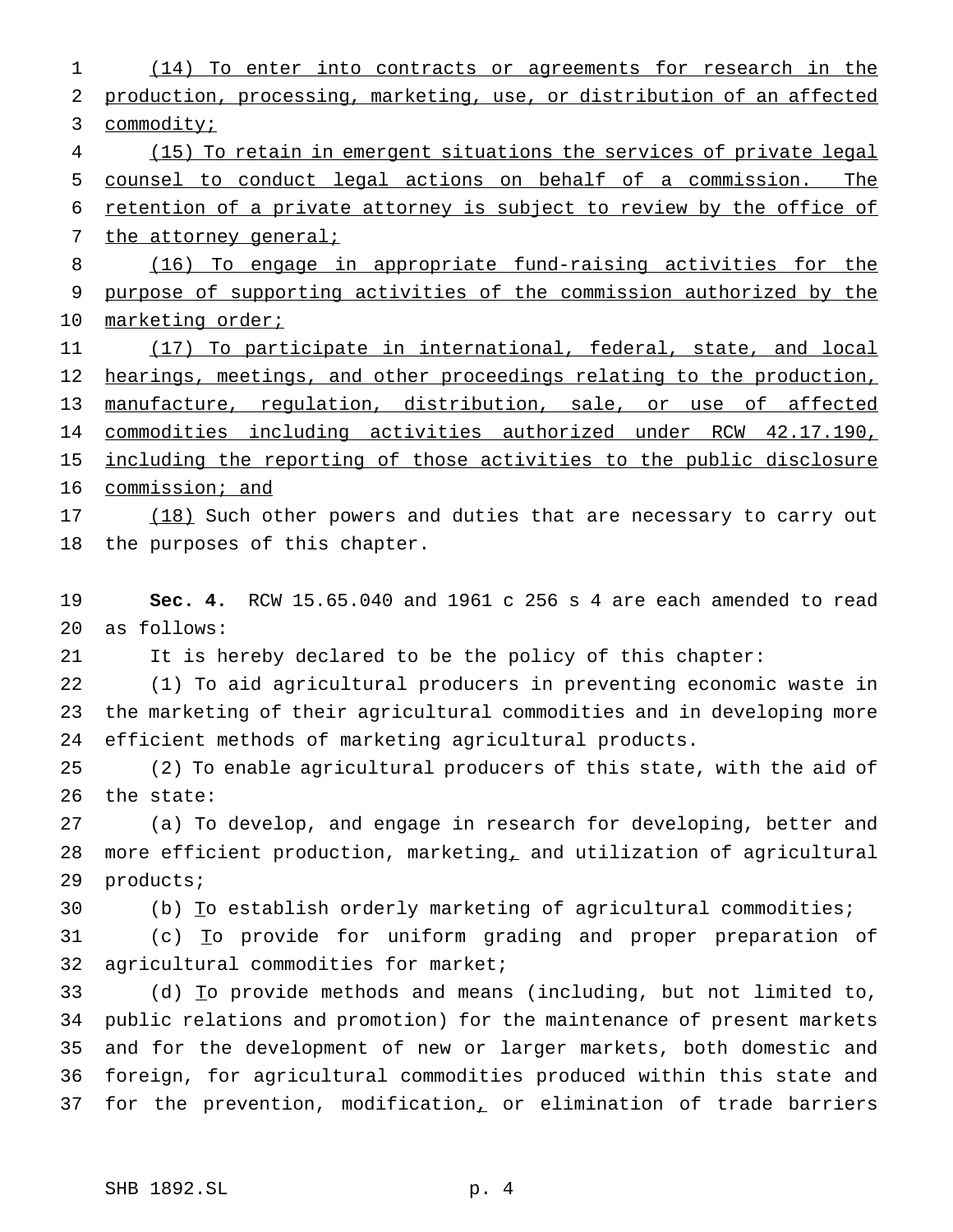1 which obstruct the free flow of such agricultural commodities to 2 market;

3 (e) To eliminate or reduce economic waste in the marketing and/or 4 use of agricultural commodities;

5 (f) To restore and maintain adequate purchasing power for the 6 agricultural producers of this state;

7 (g) To provide information or communicate on matters pertaining to 8 the production, processing, marketing, or uses of an agricultural 9 commodity produced in Washington state to any elected official or 10 officer or employee of any agency;

11 (h) To provide marketing information and services for producers of 12 an agricultural commodity;

13 (i) To provide information and services for meeting resource 14 conservation objectives of producers of an agricultural commodity;

15 (j) To engage in cooperative efforts in the domestic or foreign 16 marketing of food products of an agricultural commodity;

17 (k) To provide for commodity-related education and training; and 18  $((\overline{g}))$   $(1)$  To accomplish all the declared policies of this 19 chapter.

20 (3) To protect the interest of consumers by assuring a sufficient 21 pure and wholesome supply of agricultural commodities of good quality 22 at all seasons and times.

23 **Sec. 5.** RCW 15.65.230 and 1961 c 256 s 23 are each amended to read 24 as follows:

25 ((The)) A producer member((s)) of each ((such)) commodity board 26 (( $sha11$ )) must be a practical producer( $(s)$ ) of the affected commodity 27 and (( $shall$ )) must be a citizen(( $s$  and)), resident(( $s$ )) of this state, 28 and over the age of ((twenty-five)) eighteen years((, each of whom is 29 and has)). Each producer board member must be and have been actually 30 engaged in producing such a commodity within the state of Washington 31 for a period of five years and (( $\frac{h}{\text{max}}$ ) have, during that period, 32 derived a substantial portion of his  $or her$  income therefrom and (( $w$ ho</u> 33  $\pm$ s)) not be engaged in business, directly or indirectly, as a handler 34 or other dealer.  $((\text{The}))$  A handler member((s)) of ((such)) each board 35 (( $\text{shall}$ )) must be a practical handler( $(\text{s})$ ) of the affected commodity 36 and (( $shaH$ )) must be a citizen(( $s$  and)), resident(( $s$ )) of this state, 37 and over the age of twenty-five years( $(\tau$  each of whom is and has)). 38 Each handler board member must be and have been, either individually or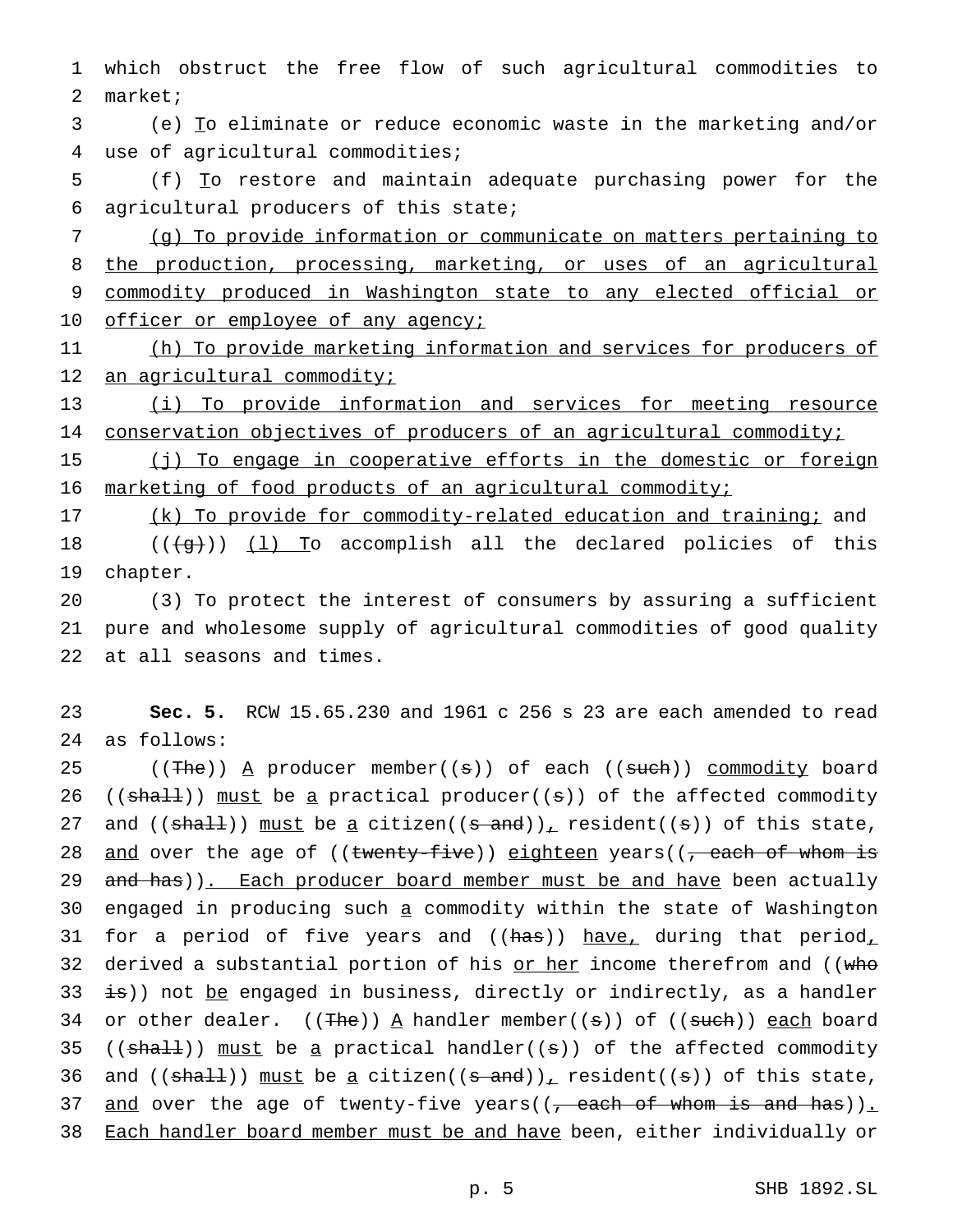1 as an officer or employee of a corporation, firm, partnership, 2 association, or cooperative, actually engaged in handling such a 3 commodity within the state of Washington for a period of five years and 4 ((has)) have, during that period, derived a substantial portion of his 5 or her income therefrom. The qualification of  $\alpha$  member((s)) of the 6 board as ((herein)) set forth in this section must continue during 7 (( $t$ heir)) the term( $(s)$ ) of office.

8 **Sec. 6.** RCW 15.65.280 and 1985 c 261 s 11 are each amended to read 9 as follows:

10 The powers and duties of the board shall be:

11 (1) To elect a chairman and such other officers as it deems 12 advisable;

13 (2) To advise and counsel the director with respect to the 14 administration and conduct of such marketing agreement or order;

15 (3) To recommend to the director administrative rules, regulations 16 and orders and amendments thereto for the exercise of his powers in 17 connection with such agreement or order;

 (4) To advise the director upon any and all assessments provided pursuant to the terms of such agreement or order and upon the collection, deposit, withdrawal, disbursement and paying out of all 21 moneys;

22 (5) To assist the director in the collection of such necessary 23 information and data as the director may deem necessary in the proper 24 administration of this chapter;

25 (6) To administer the order or agreement as its administrative 26 board if the director designates it so to do in such order or 27 agreement;

28 (7) To work cooperatively with other local, state, and federal 29 agencies; universities; and national organizations for the purposes 30 provided in the board's marketing order;

31 (8) To enter into contracts or interagency agreements with any 32 private or public agency, whether federal, state, or local, to carry 33 out the purposes provided in the board's marketing order. Personal 34 service contracts must comply with chapter 39.29 RCW;

35 (9) To accept and expend or retain any gifts, bequests, 36 contributions, or grants from private persons or private and public 37 agencies to carry out the purposes provided in the board's marketing 38 order;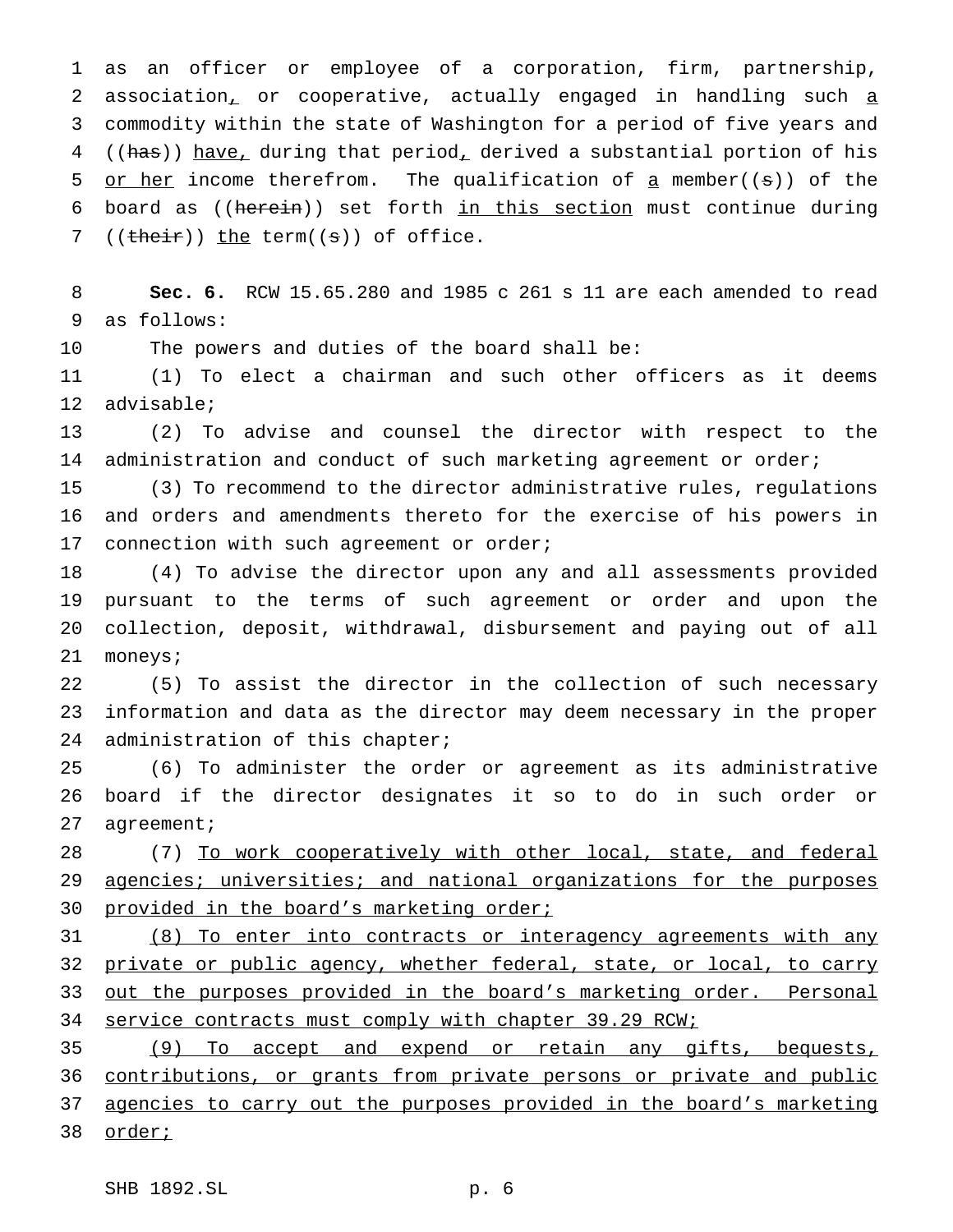(10) To retain in emergent situations the services of private legal counsel to conduct legal actions on behalf of a board. The retention 3 of a private attorney is subject to review by the office of the 4 attorney general;

 (11) To engage in appropriate fund-raising activities for the purpose of supporting activities of the board authorized by the 7 marketing order;

8 (12) To enter into contracts or agreements for research in the production, processing, marketing, use, or distribution of an affected 10 commodity;

 (13) To participate in international, federal, state, and local 12 hearings, meetings, and other proceedings relating to the production, manufacture, regulation, distribution, sale, or use of affected commodities including activities authorized under RCW 42.17.190, 15 including the reporting of those activities to the public disclosure commission; and

17 (14) To perform such other duties as the director may prescribe in the marketing agreement or order.

 Any agreement or order under which the commodity board administers the order or agreement shall (if so requested by the affected producers within the affected area in the proposal or promulgation hearing) contain provisions whereby the director reserves the power to approve or disapprove every order, rule or directive issued by the board, in which event such approval or disapproval shall be based on whether or not the director believes the board's action has been carried out in conformance with the purposes of this chapter.

 NEW SECTION. **Sec. 7.** A new section is added to chapter 15.65 RCW to read as follows:

 A commodity board may establish a foundation using commission funds as grant money when the foundation benefits the commodity for which the board was established. Commission funds may be used for the purposes authorized in the marketing order.

 NEW SECTION. **Sec. 8.** A new section is added to chapter 15.66 RCW to read as follows:

 A commodity commission may establish a foundation using commission funds as grant money when the foundation benefits the commodity for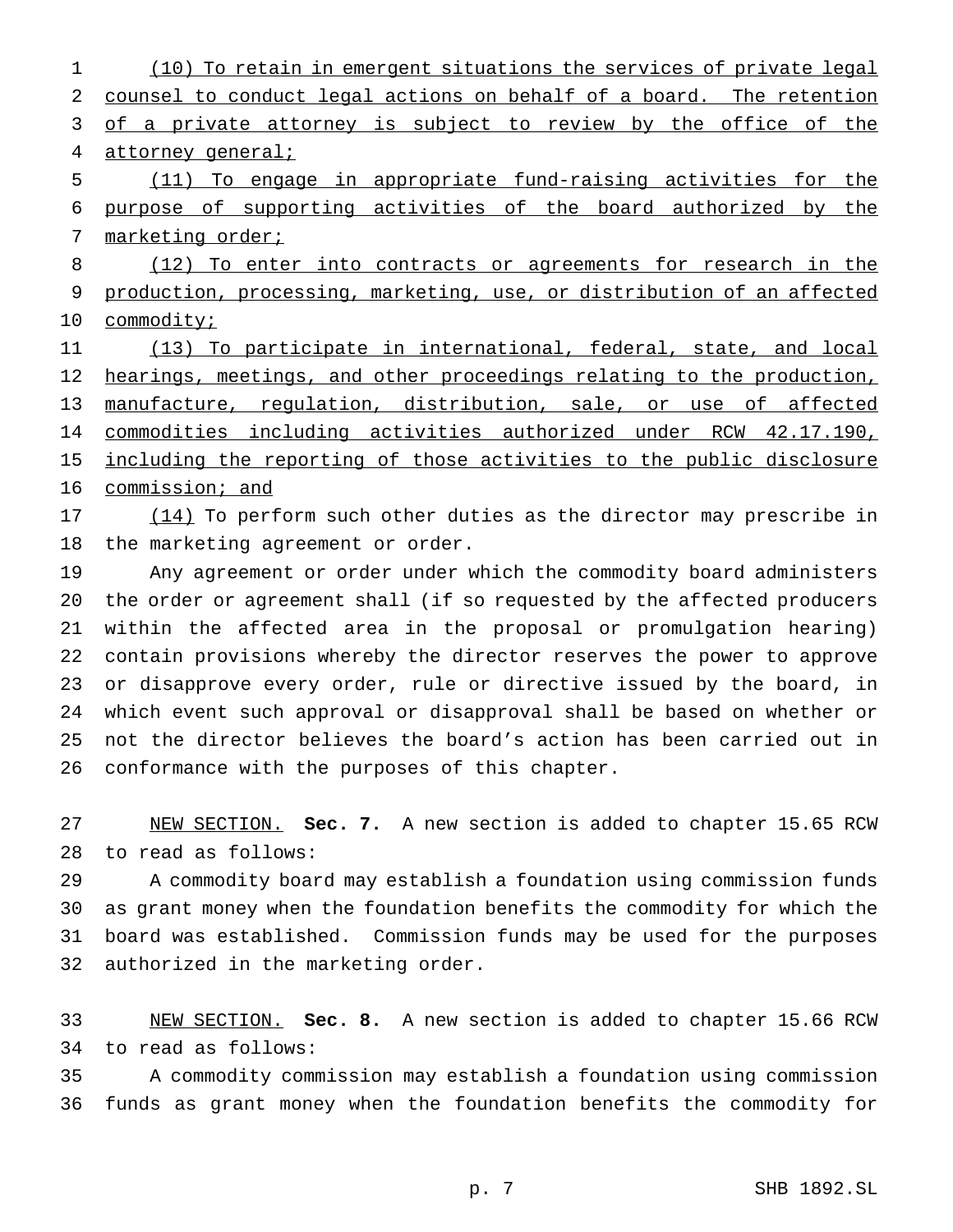which the commission was established. Commission funds may be used for the purposes authorized in the marketing order.

3 \*NEW SECTION. Sec. 9. A new section is added to chapter 15.65 RCW to read as follows:

 (1) Each board member of <sup>a</sup> commodity board established under this chapter may be compensated pursuant to RCW 43.03.230.

 (2) Board members and employees of <sup>a</sup> commodity board established under this chapter may be reimbursed for actual travel expenses incurred in carrying out the provisions of this chapter, as defined under the commodity board's marketing order. Otherwise, if not defined 11 or referenced in the marketing order, reimbursement for travel expenses shall be in accordance with RCW 43.03.050 and 43.03.060.

13 (3) Approval for compensation and travel expenses shall be as 14 defined in the commodity board's marketing order.

**\*Sec. 9 was vetoed. See message at end of chapter.**

16 \*NEW SECTION. Sec. 10. A new section is added to chapter 15.66 17 RCW to read as follows:

 (1) Each board member of <sup>a</sup> commodity commission established under 19 this chapter may be compensated pursuant to RCW 43.03.230.

 (2) Board members and employees of <sup>a</sup> commodity commission established under this chapter may be reimbursed for actual travel expenses incurred in carrying out the provisions of this chapter, as defined under the commodity commission's marketing order. Otherwise, 24 if not defined or referenced in the marketing order, reimbursement for travel expenses shall be in accordance with RCW 43.03.050 and 43.03.060.

 (3) Approval for compensation and travel expenses shall be as defined in the commodity commission's marketing order.

**\*Sec. 10 was vetoed. See message at end of chapter.**

 **Sec. 11.** RCW 43.03.230 and 1984 c 287 s 3 are each amended to read as follows:

 (1) Any agricultural commodity board or commission established pursuant to Title 15 or 16 RCW shall be identified as a class two group for purposes of compensation.

 (2) Except as otherwise provided in this section, each member of a class two group is eligible to receive compensation in an amount not to 37 exceed ((thirty-five)) one hundred dollars for each day during which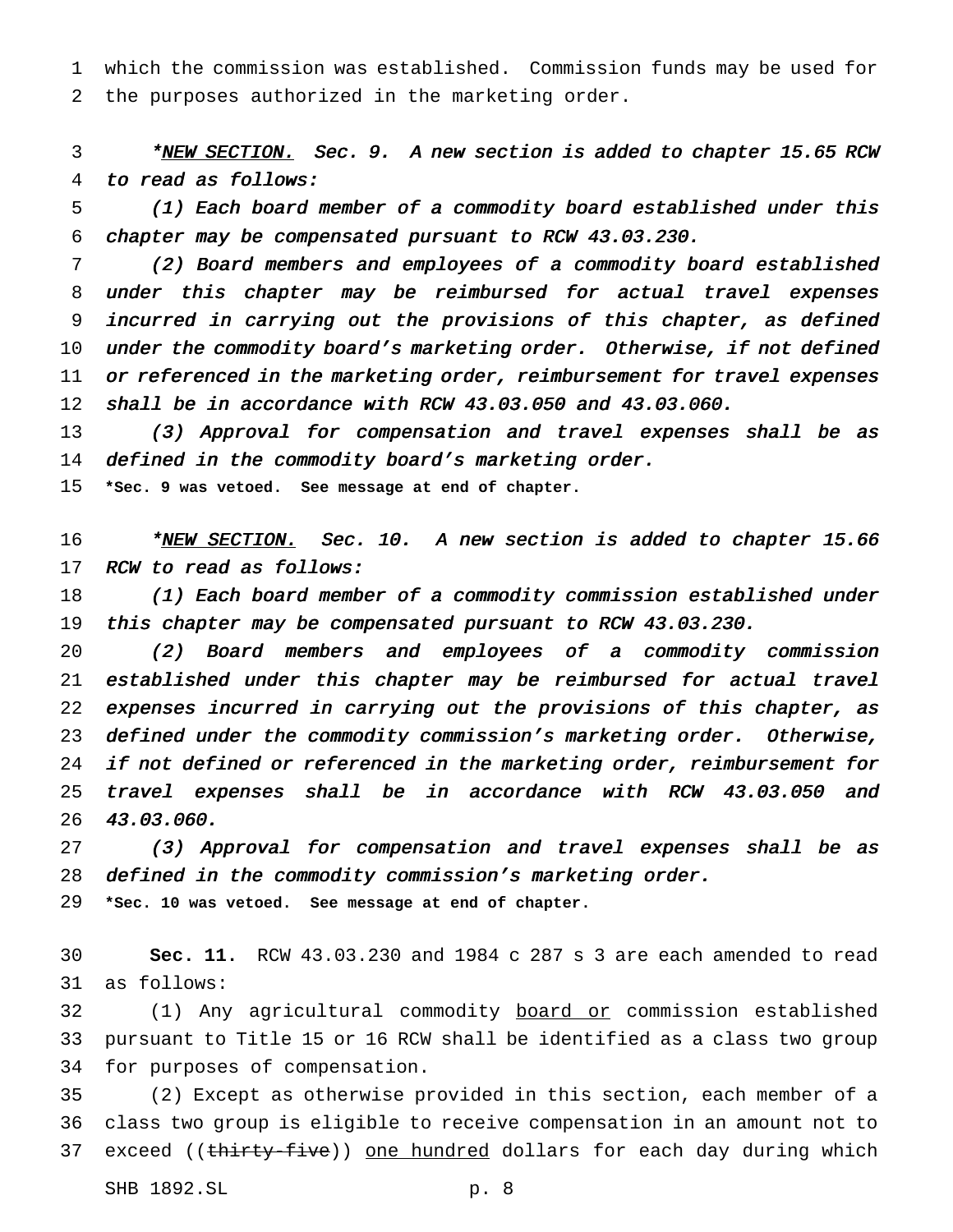the member attends an official meeting of the group or performs statutorily prescribed duties approved by the chairperson of the group. A person shall not receive compensation for a day of service under this section if the person (a) occupies a position, normally regarded as full-time in nature, in any agency of the federal government, Washington state government, or Washington state local government; and (b) receives any compensation from such government for working that day.

 (3) Compensation may be paid a member under this section only if it is authorized under the law dealing in particular with the specific group to which the member belongs or dealing in particular with the members of that specific group.

> Passed the House April 13, 2001. Passed the Senate April 4, 2001. Approved by the Governor May 14, 2001, with the exception of certain items that were vetoed. Filed in Office of Secretary of State May 14, 2001.

Note: Governor's explanation of partial veto is as follows:

 "I am returning herewith, without my approval as to section 9 and 10, Substitute House Bill No. 1892 entitled:

"AN ACT Relating to agricultural commodity board and commissions;"

 Substitute House Bill No. 1892 expands the powers of certain commodity boards and commissions so that they may be more effective in promoting Washington's products.

 Sections 9 and 10 of the bill would have allowed members and staff of commodity boards and commissions to be reimbursed for the full amount of their actual travel expenses, rather than being limited by the Office of Financial Management regulations on reimbursement rates. Because international travel can be quite expensive and these boards and commissions are self-supporting, I support this goal. Unfortunately, sections 9 and 10 were mechanically flawed. They would have exempted individuals from compliance with RCW 43.03.050 and 43.03.060, which create the statewide system for travel reimbursement. However, this bill does not also amend RCW 15.65.270 or 15.66.130, both of which deal with travel reimbursement for commodity board or commission members. By changing only part of the applicable statutes, sections 9 and 10 would have created an internal inconsistency in the law.

 Several bills were passed this year dealing with travel reimbursement for commodity boards and commissions. I encourage the 24 interested parties to combine their efforts next year to put forward a<br>25 single effort that consistently amends the expense reimbursement single effort that consistently amends the expense reimbursement statutes for all of our state's self-supporting commodity boards and commissions.